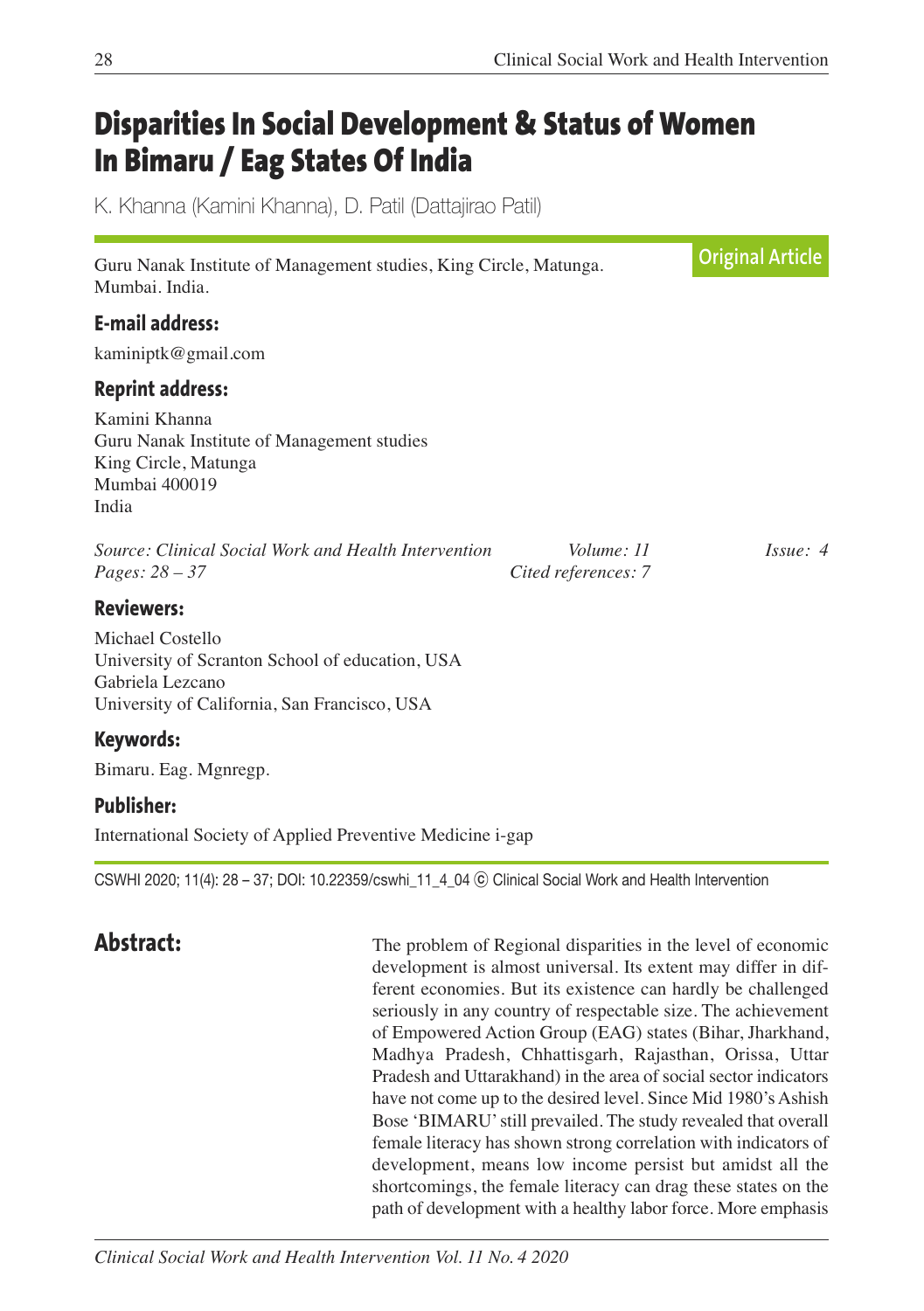should be laid on female literacy programs so that these states can also be pulled out of abject poverty. Although Government has stated "Beti Padyoo Beti Bachoo" and Sarv Shiksha Abhiyan/Right To Education, But ground realities are too far from the slogan given by the Government.

# **Introduction:**

India's misfortune during the British rule was not only confined to the backwardness of the masses and increasing unemployment, under-employment and disguised unemployment but also accentuation of uneven spatial development caused by the colonial policy. Consequently, after independence, India emerged as a federation of a few relatively rich and industrialized states along with many poor states which subsisted mainly on agriculture with primitive techniques and semi-feudal agrarian relations1.

There is growing concern over the developing regional disparity in the country. The lagging regions complain of neglect and demand special care to attend to their specific problems2. It is interesting to note that while planning models in India have become fairly sophisticated in relation to inter-temporal phasing and perspective planning, there has been no comparable extension of analysis to question spatial planning3. No single country would be regarded as having a well-integrated economy as long as glaring disparities exist between the levels of development and standards of living among its different regions.

Indian economy witnessed good growth in the post liberalization era but these high growth rates instead of decreasing inter-personal disparities has more or less widened them leading to social unrest among masses in many states of the country. These glaring disparities often threaten the political and economic stability of the country. The problems of regional and inter-personal disparities are vulnerable to generate discontent and disbelief and may endanger the very integrity of the country. No development is possible in the midst of social tension and civil disturbance.

In the mid 80s, economist analyst Ashish Bose4 coined an acronym BIMARU, in a paper submitted to then Prime Minister Rajiv Gandhi. BIMARU has a resemblance to a Hindi word ..Bimar" which means sick. This was used to describe the bad state of economy in the backward states of Bihar, Madhya Pradesh, Rajasthan, and Uttar Pradesh. BIMARU is an acronym formed from the first letters of the names of the states. Later Odisha was included in the list resulting in the name BIMAROU. Several studies, including those by the UN, showed that the performance of the BIMARU states affected the GDP growth rate of India. Some of these states are also red corridor.

The difference in economic and population growth rates between the BIMARU states and other Indian states sharpened over the 1990s. The economy of four BIMARU states grew at an av-



*Clinical Social Work and Health Intervention Vol. 11 No. 4 2020*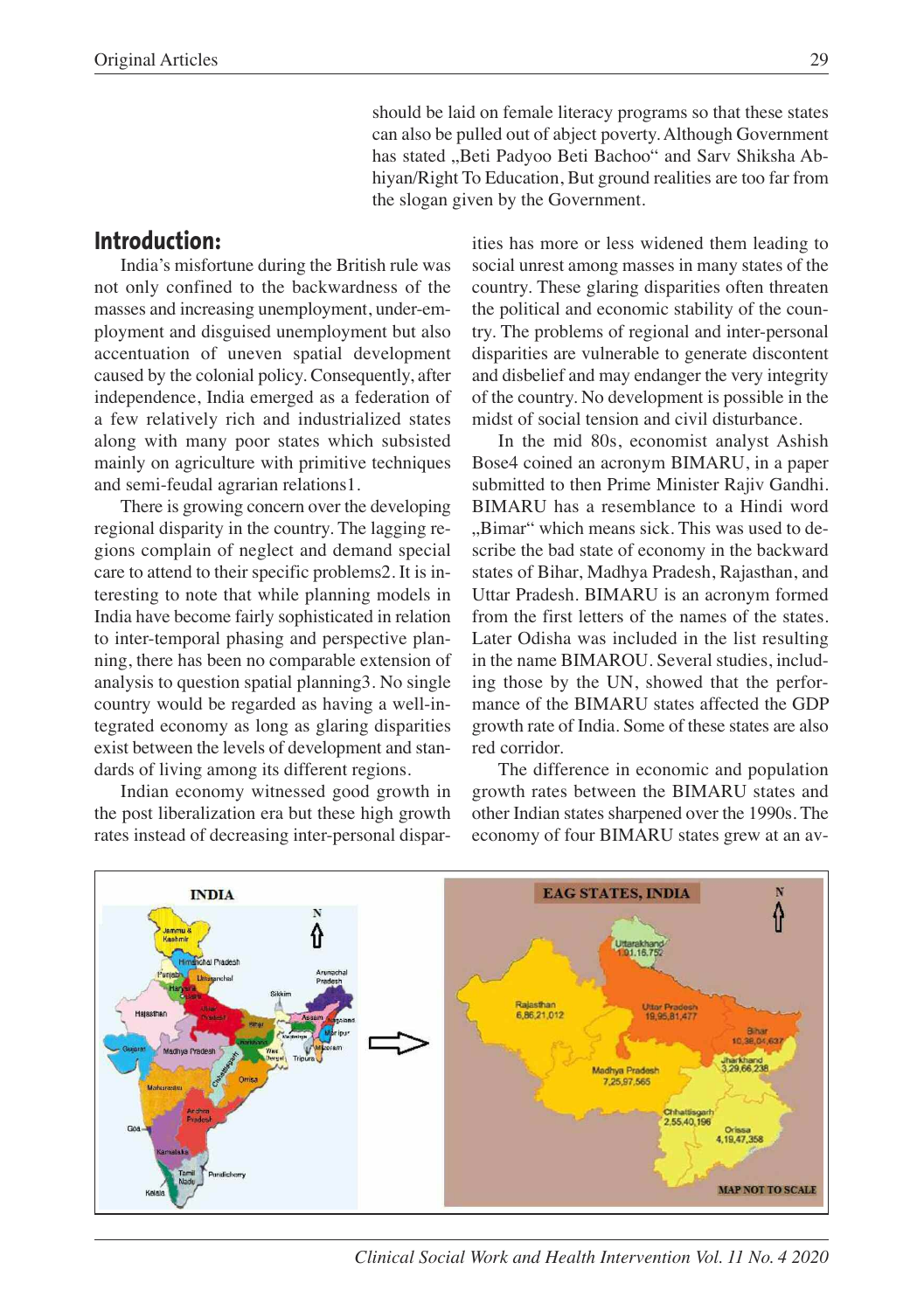erage of 4.6% per year in the 1990s, compared to 6.5% per year for India as a whole. Since population growth in the BIMARU states was much higher than the Indian average in this period, the income disparity between the BIMARU states and India as a whole also increased5. The government had constituted an Empowered Action Group (EAG) under the Ministry of Health and Family Welfare following 2001 census to stabilize population in eight states (called EAG states) that were lagging in containing population. As per the latest census, EAG states Bihar, Jharkhand, Uttar Pradesh, Uttarakhand, Rajasthan, Madhya Pradesh, Chhattisgarh and Odisha have shown little improvement. They cover over 45% of India's population.

#### **This research paper focuses on disparities in BIMARU states.**

Inter-state comparison with respect to certain indicators has been used to shed light on the subject. Apart from highlighting the position of different states with respect to certain indicators, an attempt has been made to examine the correlation between different indicators of development (23 indicators: 12 related to the overall social sector development; 11 indicators related to status of women). These include social as well as economic indicators. The study focuses on trends of growth in different social indicators in under-developed states (BIMARU OR EAG) which include development indicators in: literacy; life expectancy; infant mortality; death rate; growth rate of population; birth rate; sex ratio (0-6 years); safe drinking water households; number of PHC, CHC (Primary Health Centers and Child Health Care Centers) and sub-districts under NRHM (National Rural Health Mission); anemia in women; ; economic indicators include per capita net state domestic product at current prices; vocational training, poverty & headcount ratios; Financial inclusion. To explain the study in a meaningful way, we have included several indicators related to women empowerment. These are: desire to limit child bearing; prevalence of severe anemia in women; percentage of women age 15- 49 below 145 cm (nutritional status of women); percentage of women who want more sons than daughters; percentage of experience of physical or emotional or sexual spousal violence; percentage of women with Marriage age before 18 years;

total fertility rate; share of women in employment under MGNREGA (Mahatma Gandhi National Rural Employment Guarantee Act).

# **Study Area:**

The most conspicuous features of the demographic characteristics of the EAG states (former BIMARU states) are its: high fertility; high Infant Mortality Rate (IMR); high Maternal Mortality Rate (MMR); high population growth rate; low literacy rate; high "Gender Literacy Differential". The plains of Ganga, Yamuna, Narmada, Mahanadi presently supports near about two thirds of the population of the region which is also a high density region. The population of the region in 1951 was only 13.43 million. In 2011 the region had a population of 555.175 million indicating a decadal growth rate of near 25% on the face of national decadal growth rate of 17.7 %. The population growth rate varies from state to state. The highest decadal growth rate was seen in the state of Bihar of 25.4% than the National Average. The uneven distribution of population is mainly due to diverse physiographic conditions and disparity in the socio-economic development that the region has experienced in recent decades. The high population growth rates are attributed to the high fertility rate in this region. This phenomenal increase in population has great impact, not only on the demographic composition of the region but also has serious socioeconomic consequences which get reflected in political turmoil and consequent conflicts witnessed in the entire region. An attempt has been made in this study to examine: the determinants for this unusually high population growth rate; the present distribution pattern; some demographic, socio-economic and environmental implications arising out of these.

# **Objectives:**

- 1. To analyse the present condition of Empowered Action Group states with respect to socio economic indicators.
- 2. To find the relation of literacy with respect to social sector indicators.
- 3. To analyse the status of women in Empowered Action Group states.
- 4. To study relative aspects of the women's literacy rate among Empowered Action Group states.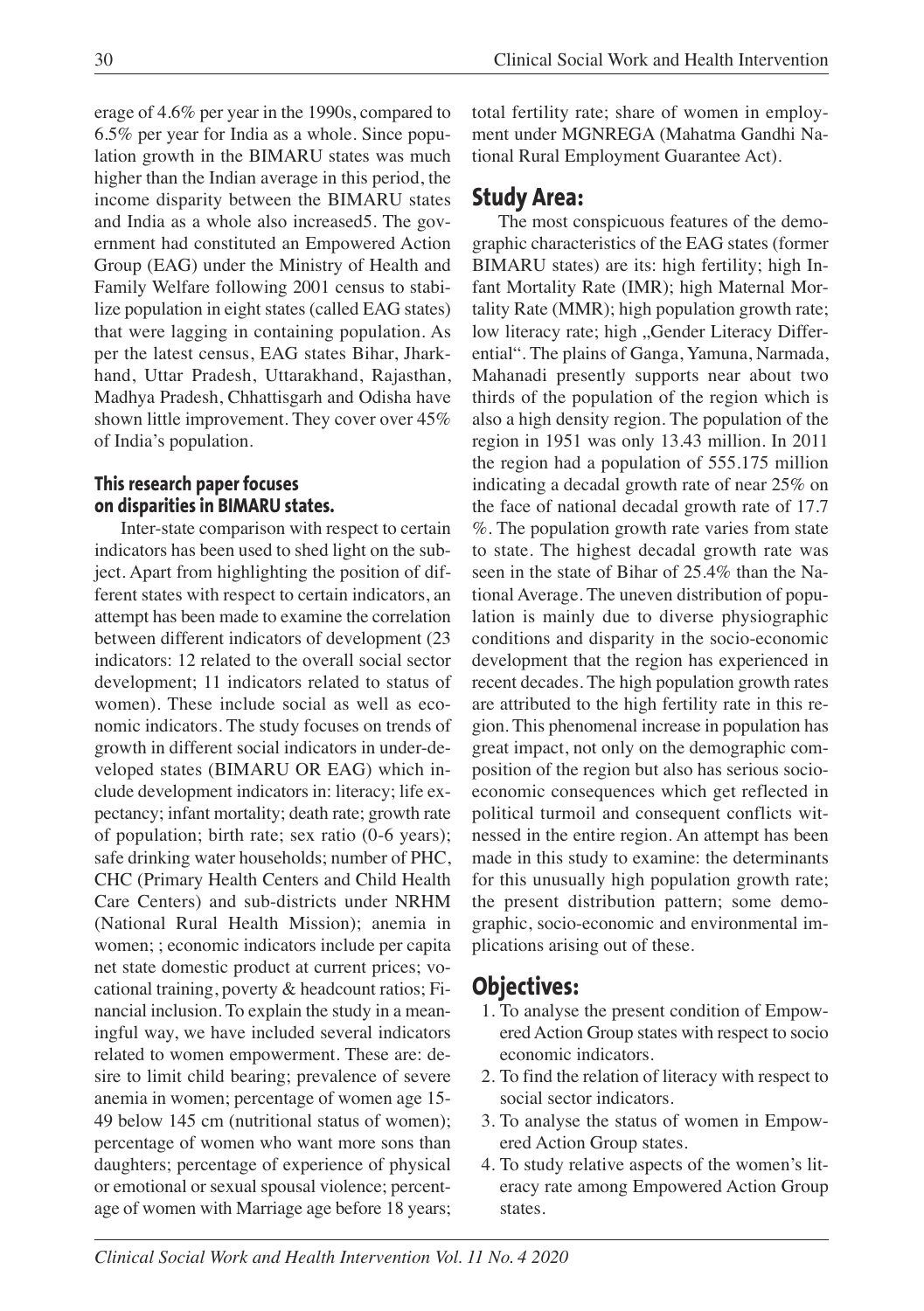#### **Data Base and Methodology:**

This paper is based on secondary data. To analyse the objectives, data regarding literacy, sex ratio and other demographic variables of EAG states are gleaned from The Census of India (2011), planning commission report of March 2012-13, 2014-15, 2016-17; Sample Registrar Statistics 2010, 11, 12, 13, 14 National Family Health Survey-3; Family welfare statistics 2011- 12; and Economic Survey 2012-13, 14-15, 16- 17.

The condition of inequality in different social sector development indicators in the BIMARU states is sought to be explained with the help of a coefficient of variation. The trends in coefficient of variation are ascertained to study the direction in regional disparities with respect to particular indicators over the period of time. Sampath6 (1977) used this technique to measure regional disparities. The co-efficient of variation is ascertained as follow:

$$
CV = \frac{S}{X} \times 100\%
$$

Where, C.V= coefficient of variation, S= Standard Deviation, X= Mean

To find the relation between overall literacy vis-à-vis female literacy with respect to social sector indicators, the coefficient of correlation is used. The coefficient of correlation is denoted by the symbol 'r', it is one of the very few symbols that are used universally for describing the degree of correlation between two series. The formula for computing Correlation 'r' is;

$$
r_{(x,y)} = \frac{cov_{(x,y)}}{s_x s_y}
$$

 $r_{(x,y)}$  = correlation of the variables *x* and *y*  $COV_{(x, y)}$  = covariance of the variables *x* and *y*

- $s<sub>x</sub>$  = sample standard deviation of the random variable *x*
- $s_y$  = sample standard deviation of the random variable *y*

*Further to check the relationship between variables are significant or not, we are applying t-test statistics*

**Formula for the** *t* **test the Correlation Coefficient**

$$
t = r \sqrt{\frac{n-2}{1-r^2}}
$$

with degrees of freedom equal to  $n - 2$ .

So there are large numbers of the techniques and methods through which the extent of disparities can be measured and degree of correlation between two series can be found out.

#### **Results**

In this paper a comparison has been made in the level of social-sector development among EAG states (Bihar, Madhya Pradesh, Orissa, Rajasthan, Uttarakhand, Jharkhand, Chhatisgarh and Uttar Pradesh). The study discerns whether the level of literacy in EAG states has any correlation with social indicators like: life expectancy; infant mortality; total death rate; growth rate in population; sex ratio (0-6 years); safe drinking water; number of PHC and CHC and sub districts under NRHM; anemia in women. Apart from these social indicators, the economic indicators such as: per capita net state domestic product at current prices; vocational training; poverty headcount ratio; financial inclusion has any relation with literacy rate; whether level of literacy affects any of these indicators positively or not. A general contention is that literacy plays a major role in economic development of any society or region. Since independence, these underdeveloped states have been more or less in same plight despite efforts by government to reduce disparities through 5-year plans. The present incumbent government's motto of inclusive growth also gives more or less a shady picture. It is found (Table 1) in the study that Bihar which is having a low level of literacy of 63.82% as compared to national average (74.04%); or average of EAG states (70.37) had a negative correlation with life expectancy (-.255); birth rate (-.242); sex ratio (-.245); growth rate of population (-.646); number of PHC, CHC and other sub-districts under NRHM (-.258). It means that, there is low degree of negative correlation. Same is the case with all other backward states which have also shown a low degree of negative correlation with above mentioned indicators related to overall social sector development. It is important to mention that among all the above mentioned indicators,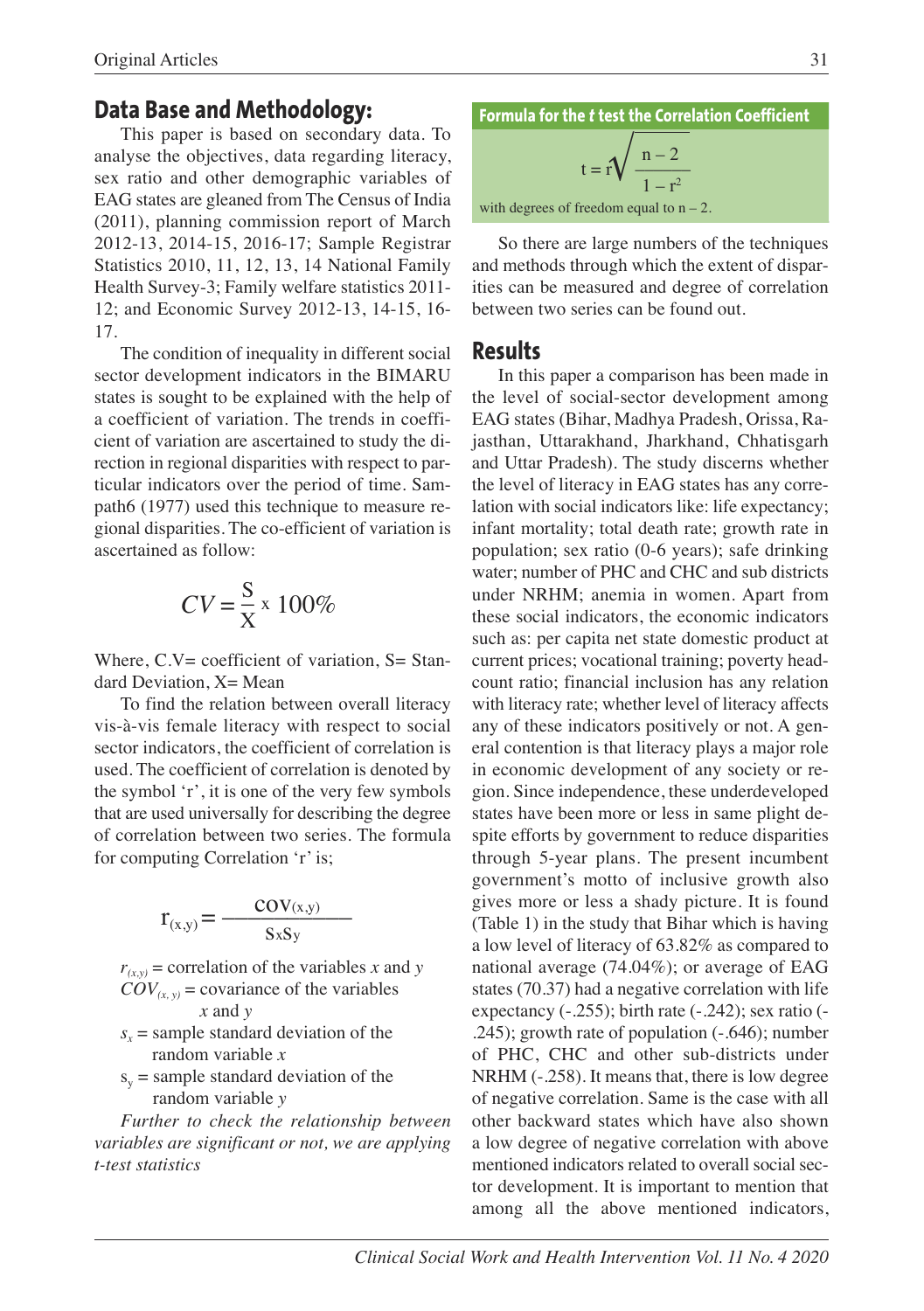growth rate of population has a moderate negative correlation with overall literacy. It means, with the increase in education level, this indicator shows declining trend and this is a positive trend for the economy. On the other hand, infant mortality; death rate; vocational training institutes; financial inclusion; per capita NSDP; poverty head count ratio; safe drinking water revealed a positive correlation. The only single indicator i.e., per capita NSDP which shows high degree of positive correlation with overall literacy (0.859), may be the reason that these underdeveloped states are also the pockets from where migration of labor, or work force is to other states like Bihar Uttar Pradesh are major labor migrating hubs in the country. So their contribution to their own state is high.

Further, the other important indicator, which has shown a positive result when related to literacy, was infant mortality rate. The study reveals that the states which have a low literacy rate have a high infant mortality rate. So, literacy plays a positive role in decreasing the infant mortality rate. While in other indicators its role remains dubious. So we can say that apart from literacy there are certain social factors which play a dominant role in case of other indicators which are showing a low degree of negative correlation with literacy. Overall sex ratio (0-6 years) turned

out to be very disappointing in Rajasthan (888) and Uttarakhand (890). These figure even turned out to be even less than both combined average of EAG states (924) and at the national level (918). In fact, the poor sex ratio is a reflection of maladies in the society.

Discrimination of gender at the family level and at the social level is the root cause of such an unfavorable sex-ratio. Higher female mortality in different age group is also responsible for the low sex ratio. Female infanticide and neglect lead to high female mortality and thus a decline in the sex ratio. Further, under counting of females in different census; neglect of the girl child; frequent child bearing; discrimination against females are some other causes of the low sex ratio7.

It was observed that, those states having more vocational training programs, have more financial inclusion. For example, in U.P, M.P vocational institutes are higher (294 and 99 respectively) and second highest among EAG states and also these states have higher financial inclusion.

Though, overall literacy shows positive correlation with some social sector indicators and negative correlation with other social sector indicators, a close analysis and bifurcation of literacy rate between male and female has given glaring results.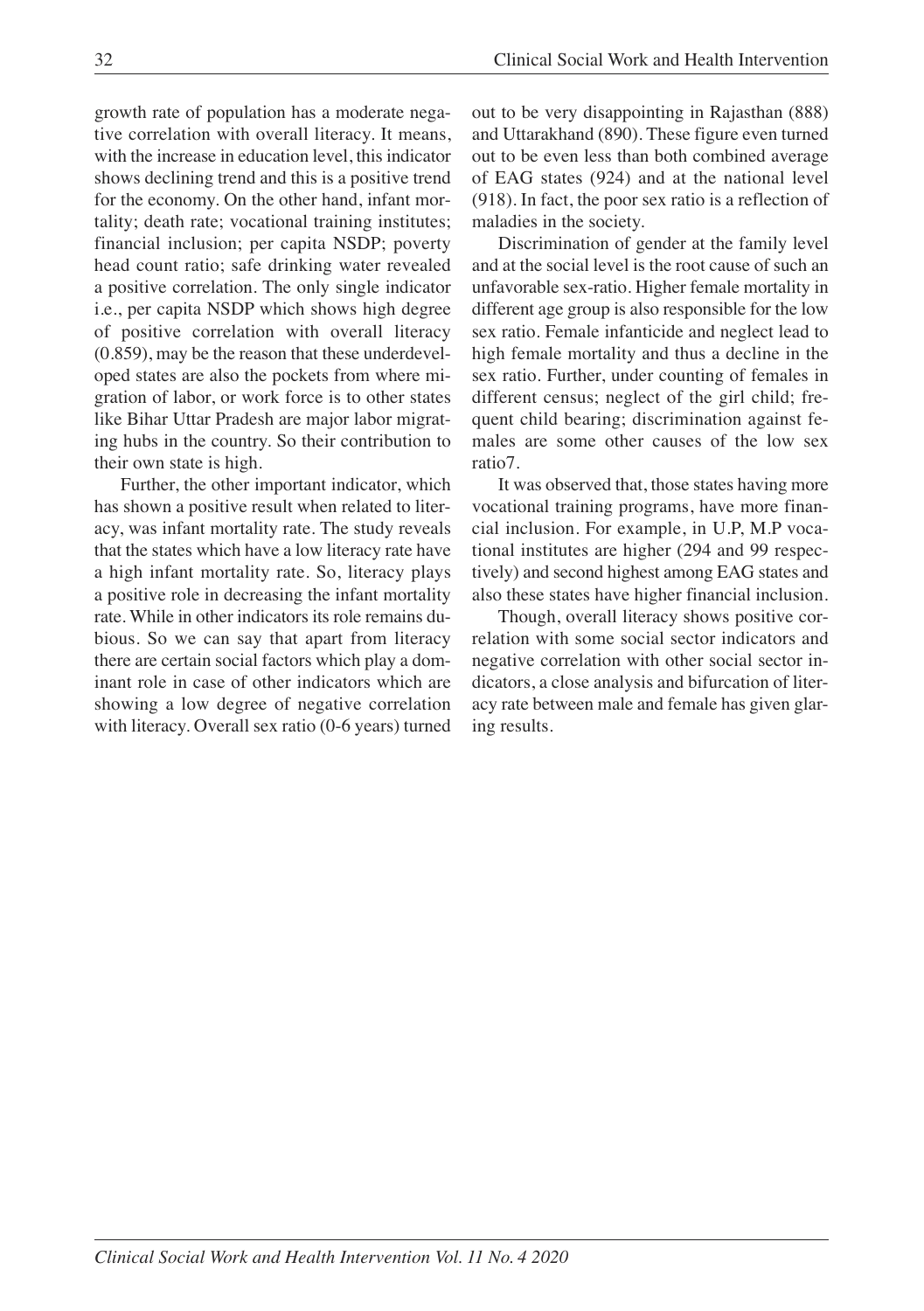| <b>States</b>                                     | Literacy | Life Expectancy at Birth | Infant Mortality Rate (IMR) | population (% decadal)<br>Growth rate of | <b>Birth Rate</b> | Sex Ratio (0-6 years) | <b>Death Rate</b> | Vocational Training Institute | Financial Inclusion (Household<br>Availing Banking Services | Per capita NSDP at current prices | Poverty Headcount Ratio | Safe Drinking Water Household (%) | # of PHC, CHC & other<br>Subdistricts under NRHM |
|---------------------------------------------------|----------|--------------------------|-----------------------------|------------------------------------------|-------------------|-----------------------|-------------------|-------------------------------|-------------------------------------------------------------|-----------------------------------|-------------------------|-----------------------------------|--------------------------------------------------|
| <b>Bihar</b>                                      | 63.82    | 67.7                     | 42                          | 25.4                                     | 27.6              | 935                   | 6.6               | 20                            | 44.4                                                        | 31229                             | 33.7                    | 94.0                              | 612                                              |
| Chhattisgarh                                      | 71.04    | 65.4                     | 40                          | 22.6                                     | 22                | 969                   | 7.2               | <b>NA</b>                     | 42                                                          | 58297                             | 30.4                    | 86.3                              | 589                                              |
| Jharkhand                                         | 67.63    | 63.4                     | 48                          | 22.3                                     | 24.8              | 948                   | 6.9               | 25                            | 53.0                                                        | 46131                             | 31.2                    | 60.1                              | 456                                              |
| Uttarakhand                                       | 79.63    | 65.8                     | 50                          | 19.2                                     | 26.7              | 890                   | 6.7               | 69                            | 63.8                                                        | 103349                            | 29.23                   | 92.2                              | 654                                              |
| Madhya<br>Pradesh                                 | 70.63    | 63.8                     | 54                          | 20.4                                     | 26.3              | 918                   | 8.0               | 99                            | 46.6                                                        | 54030                             | 31.7                    | 78.0                              | 651                                              |
| Orissa                                            | 73.45    | 64.8                     | 51                          | 14.2                                     | 19.6              | 941                   | 8.4               | <b>NA</b>                     | 45.0                                                        | 54241                             | 32.6                    | 75.3                              | 394                                              |
| Rajasthan                                         | 67.06    | 67.5                     | 47                          | 21.3                                     | 25.6              | 888                   | 6.5               | 17                            | 68.0                                                        | 65098                             | 14.7                    | 78.1                              | 1500                                             |
| Uttar<br>Pradesh                                  | 69.72    | 63.8                     | 50                          | 20.2                                     | 27.2              | 902                   | 7.7               | 294                           | 72.0                                                        | 37630                             | 29.4                    | 95.1                              | 903                                              |
| Combined<br>Average of<br><b>BIMARU</b><br>states | 70.37    | 65.27                    | 47.75                       | 20.70                                    | 24.97             | 924                   | 7.25              | 65.50                         | 54.35                                                       | 56251                             | 29.1682.38              |                                   | 719                                              |
| Degree of<br>Correlation<br>w.r.t Literacy        |          | $-255$                   | .420                        | $-0.646$                                 | $-242$            | $-245$                | .256              | .066                          | .154                                                        | .829                              | .126                    | .155                              | $-0.258$                                         |
| t-test                                            |          | .645                     | 1.135                       | 2.08                                     | 1.54              | 1.56                  | .645              | .162                          | .381                                                        | $3.60**$                          | .311                    | .384                              | .656                                             |
| India                                             | 74.04    | 67.5                     | 40                          | 17.7                                     | 21.4              | 918                   | 7.0               | 3450                          | 58.7                                                        | 74380                             | 21.9                    | 85.5                              | 13835                                            |

Source: Census of India 2011, latest NFHS-3, Economic Survey 2012-13, 14-15, 16-17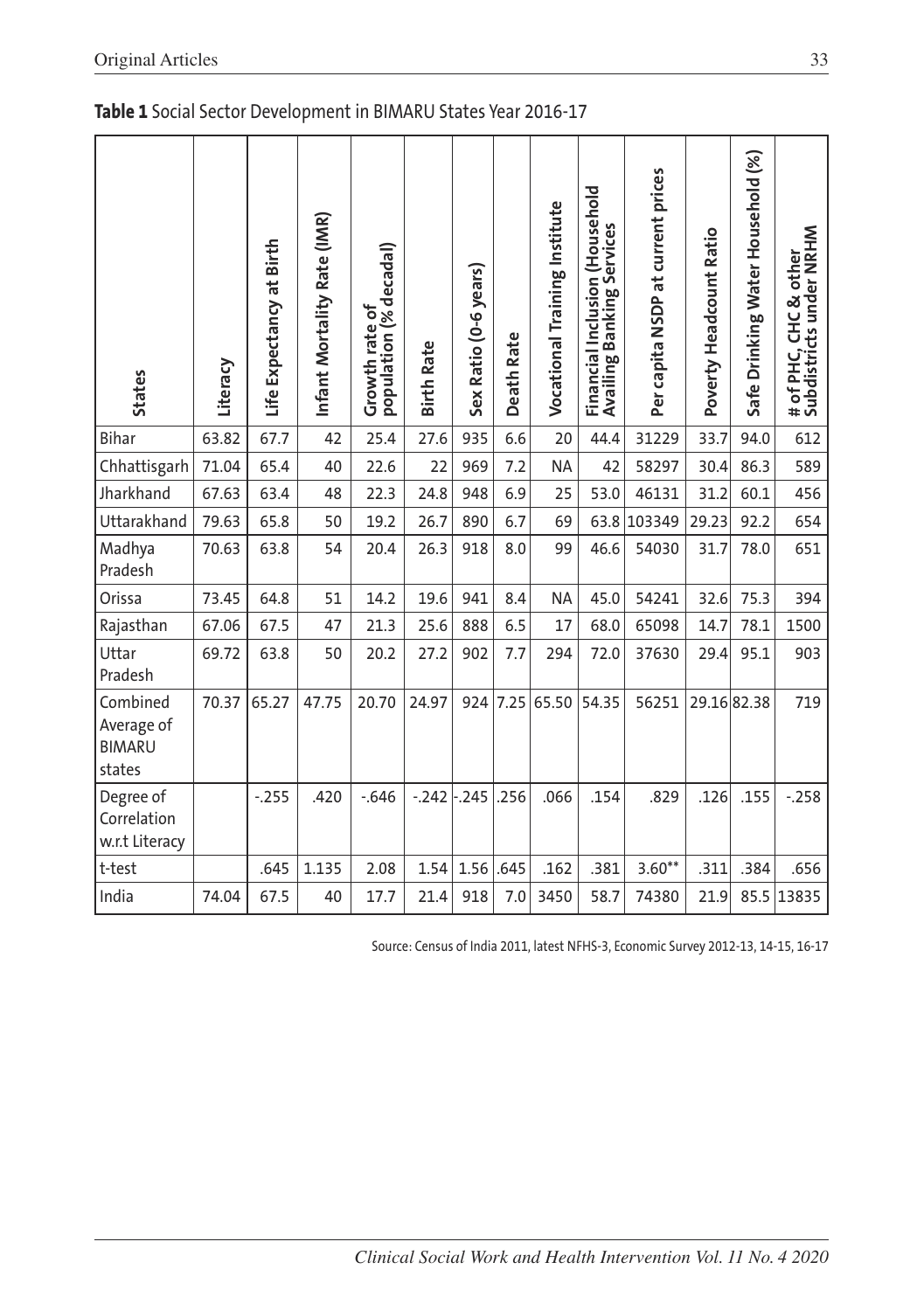| <b>States</b>                                  | Female Literacy Rate | Life Expectancy at Birth | Infant Mortality Rate | Desire to limit child bearing<br>(#of living children 2) | Prevalence of Severe Anemia<br>in women (15-49) | % women age 15-49 below 145cm<br>(Nutritional Status) | % women who want more sons<br>than daughters | % experience of physical emotional<br>or sexual spousal violence | Marriage age before 18 years | <b>Total Fertility Rate</b> | Share of Women in Employment<br>Under MGNREGA | Coefficient of Variation |
|------------------------------------------------|----------------------|--------------------------|-----------------------|----------------------------------------------------------|-------------------------------------------------|-------------------------------------------------------|----------------------------------------------|------------------------------------------------------------------|------------------------------|-----------------------------|-----------------------------------------------|--------------------------|
| Bihar                                          | 53.33                | 68.0                     | 43                    | 60.2                                                     | 1.0                                             | 15.9                                                  | 39.2                                         | 60.8                                                             | 63.7                         | 3.4                         | 28.82                                         | 64%                      |
| Chhatisgarh                                    | 60.59                | 64                       | 59                    | 75.3                                                     | 1.9                                             | 11.9                                                  | 32.8                                         | 32.3                                                             | 50.5                         | 2.8                         | 30                                            | 72%                      |
| Jharkhand                                      | 56.21                | 62                       | 55                    | 64.3                                                     | 1.3                                             | 18                                                    | 28.1                                         | 40.9                                                             | 60.2                         | 3                           | 29.4                                          | 63%                      |
| Uttarakhand                                    | 70.70                | 69                       | 40                    | 86.3                                                     | 1.5                                             | 7.5                                                   | 20.7                                         | 29.8                                                             | 26.0                         | 2.5                         | 32                                            | 88%                      |
| Madhya<br>Pradesh                              | 60.02                | 65.5                     | 55                    | 81.9                                                     | 1.0                                             | 8.4                                                   | 30.8                                         | 49.1                                                             | 52.6                         | 2.9                         | 42.48                                         | 72%                      |
| Orissa                                         | 64.36                | 65.9                     | 52                    | 82.3                                                     | 1.5                                             | 13.1                                                  | 24.2                                         | 41.2                                                             | 37.5                         | 2.1                         | 38.60                                         | 73%                      |
| Rajasthan                                      | 52.66                | 70.0                     | 49                    | 72.8                                                     | 2.5                                             | 5.0                                                   | 34.3                                         | 50.2                                                             | 58.4                         | 2.8                         | 69.20                                         | 68%                      |
| Uttar<br>Pradesh                               | 59.06                | 65.2                     | 52                    | 64.2                                                     | 1.6                                             | 14.4                                                  | 33.5                                         | 45.0                                                             | 52.2                         | 3.1                         | 16.98                                         | 71%                      |
| Combined<br>average<br><b>BIMARU</b><br>states | 59.61                | 66.20                    |                       | 50.62 73.41                                              | 1.54                                            | 11.77                                                 | 30.45                                        | 43.66                                                            | 50.14                        | 2.82                        | 35.93                                         | 70%                      |
| Degree<br>Correlation<br>w.r.t Literacy        |                      | .039                     | $-.218$               | .776                                                     | $-147$                                          | $-236$                                                | $-0.856$                                     | $-766$                                                           | $-.966$                      | $-0.690$                    | $-0.294$                                      |                          |
| t-test                                         |                      | .095                     |                       | .547 2.89**                                              | .364                                            | .594                                                  | $4.09**$                                     | $3.24***$                                                        | $9.2***$                     | 2.34                        | .756                                          |                          |
| India                                          | 65.46                | 69.3                     | 42                    | 83.2                                                     | 1.8                                             | 11.4                                                  | 22.4                                         | 39.7                                                             | 45.6                         | 2.3                         | 47.98                                         | 72%                      |

**Table 2** Status of Women With Respect to Social Sector Development Year 2016-17

Source : Census of India 2011, Latest NFHS-3 , Economic Survey 2012-13,14-15,16-17. Note: significance at 5%.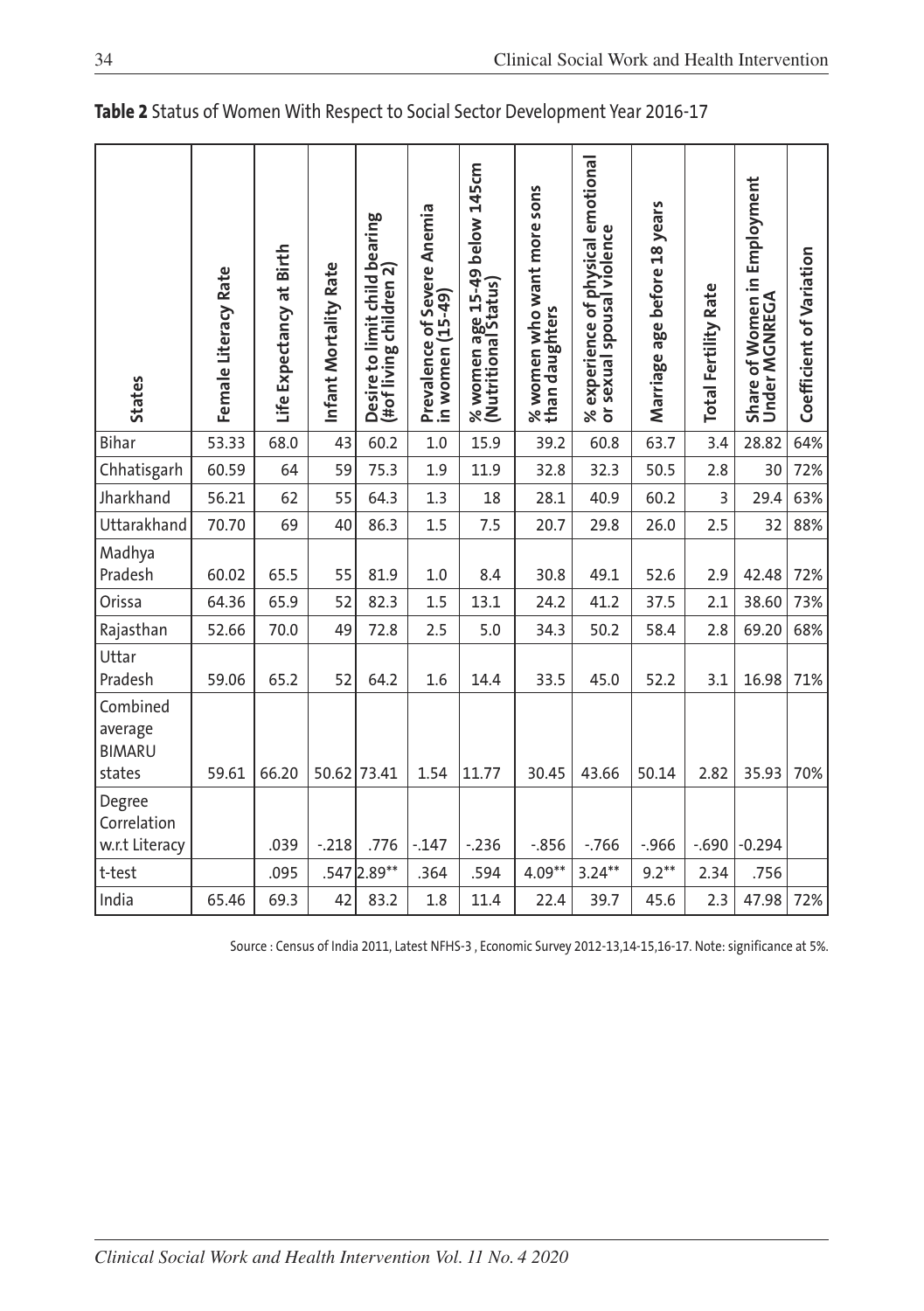| Serial No.     | <b>STATE</b><br><b>NAME</b> | <b>MALE</b><br><b>LITERACY</b> | <b>FEMALE</b><br><b>LITERACY</b> | <b>OVERALL</b><br><b>LITERACY</b><br><b>RATE</b> | <b>LITERACY</b><br><b>DIFFERENTIAL</b><br><b>INDEX</b> |
|----------------|-----------------------------|--------------------------------|----------------------------------|--------------------------------------------------|--------------------------------------------------------|
| $\mathbf{1}$   | <b>BIHAR</b>                | 73.39                          | 53.33                            | 63.82                                            | 0.31                                                   |
| 2              | <b>JHARKHAND</b>            | 78.45                          | 56.21                            | 67.63                                            | 0.33                                                   |
| 3              | <b>UTTARPRADESH</b>         | 79.24                          | 59.06                            | 69.72                                            | 0.29                                                   |
| 4              | <b>RAJSTHAN</b>             | 80.51                          | 52.66                            | 67.06                                            | 0.42                                                   |
| 5              | <b>CHHATTISGRAH</b>         | 81.45                          | 60.59                            | 71.04                                            | 0.29                                                   |
| 6              | <b>MADHYA PRADESH</b>       | 80.53                          | 60.02                            | 70.63                                            | 0.29                                                   |
| $\overline{7}$ | <b>UTTARAKHAND</b>          | 88.33                          | 70.70                            | 79.63                                            | 0.22                                                   |
| 8              | <b>ORRISSA</b>              | 82.40                          | 64.36                            | 73.45                                            | 0.25                                                   |
|                | India                       | 82.10                          | 65.46                            | 74.04                                            | 0.22                                                   |

#### **Table 3** Literacy Differential

Source: As per Table 1 &2

Status of women with respect to social sector development reveals that female literacy as compared to overall literacy plays a vital role for the development of the society. It is found that (Table 2) Rajasthan and Bihar are: lowest with respect to female literacy as compared to a combined average of EAG states; had a negative correlation with infant mortality; prevalence of severe anemia in women; percentage of women age 15-49 below 145 cm; percentage of women who want more sons than daughters; percentage of experience of physical, emotional or sexual violence; marriage age before 18 years and total fertility rate. It means with the increase in female literacy all the above mentioned indicators shows declining trends. Hence, we can say that in this scenario, women's education is the major factor behind women empowerment. It is seen that marriage before 18 years shows highest negative (- .966) correlation with female literacy. It means girls want to continue their education rather than preferred marriage. Not even in this indicator, percentage of women who want more sons than daughters also shows negative correlation (- .856). The reason behind is that, in rural areas people believe that more sons mean more division in property. However, girls are studying more and earning well and bringing prosperity home. On the other hand, low level of literacythe economically poor look to children as helping hands to their family. Hence, it is seen that there is no bar on number of children in uneducated

poor families as they think children aare assets not liabilities.

Though overall literacy shows a positive correlation with the infant mortality rate, close analysis of the female literacy rate reveals a negative correlation with infant mortality revealing a negative correlation. The fact of the matter is that the states where their women are more literate and aware, they are having a low infant mortality rate. So the policy maker should emphasize increased girl education because if a girl is educated then the coming generation also get educated.

The female work participation rate is considered an important indicator of gender development. Basically, it is the level of prosperity; socio-economic set-up; literacy; etc. which leads to a higher female work participation rate (FWPR). However, a high work participation rate need not imply higher gender status in all circumstances. In this study, we observed that there is a weak negative correlation share of women in employment under MGNREGP with literacy. It means there is no space for educated women in such a project and is only associated with the uneducated women. So, we can say that to promote female literacy Government should start some programs for educated women under MGN-REGP.

Further, the only one indicator which showed positive result when related to female literacy was desire to limit child bearing (.776). We can say that along with literacy some other factor like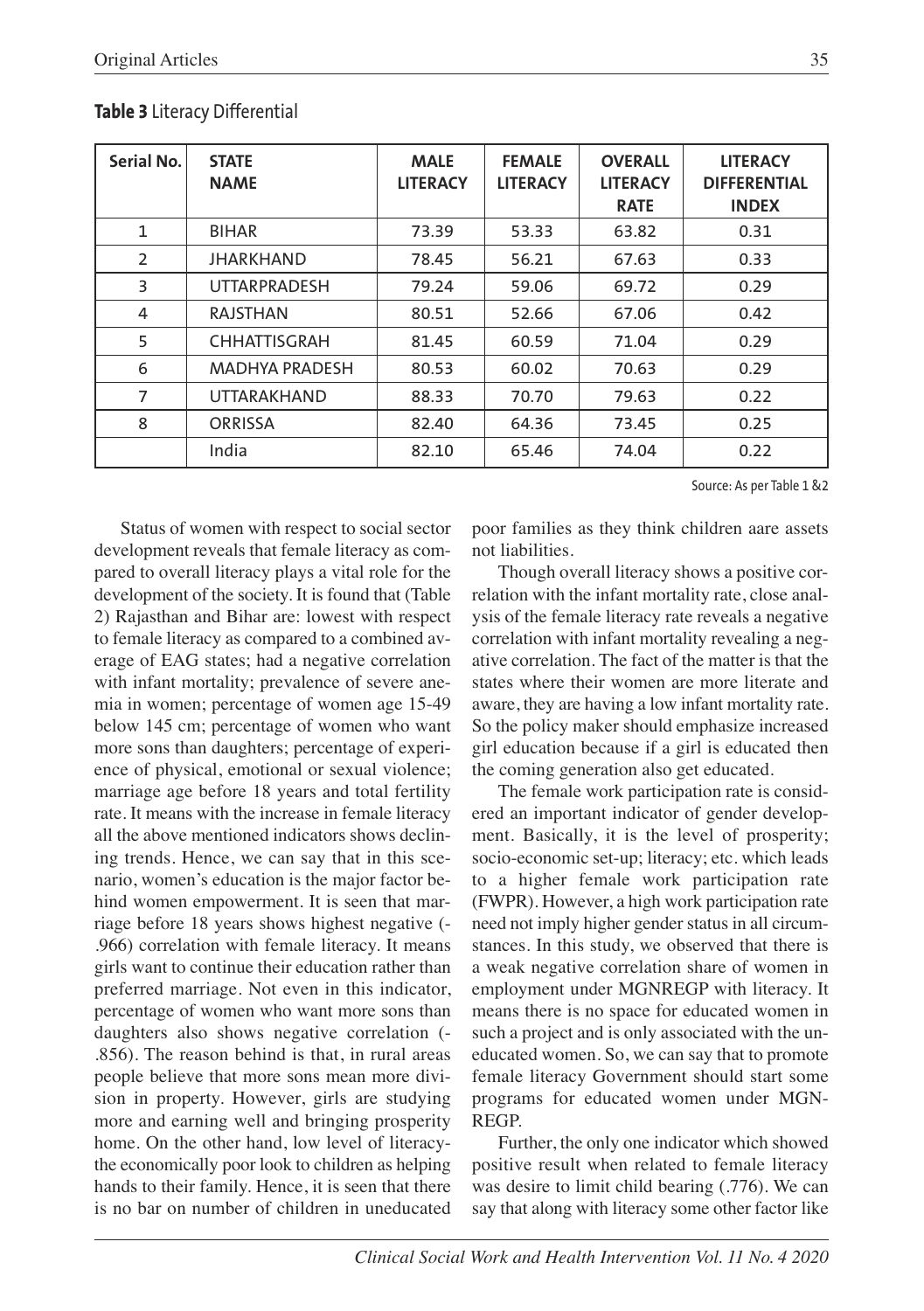medical aids over the years has increased and hence the death rate has decreased, which has change the mentality of rural population that having more children will result in surviving children. In old days medical facilities were not good compared to modern times. On the other hand, due to expenses on the higher side, urban couples are also restricting having children.

It can be concluded that in order to reduce gender disparity the government should set up more educational institutions. To increase enrollment of girls in schools in rural areas measures should be adopted by the government to provide safety for the school going girls. The Maharashtra government has started special buses so girls from other states may also attend such type of facility; focus on girl's safety to increase the education level. Secondly, female literacy can be improved by increasing the country's infrastructure like school to be accessible to village and community. In many villages there is not even a middle school; no girls toilet; due to all these problems and social taboos people don't want to send girls in or out of the village for study. Thus we can say that the real development of an area in fact depends upon education, because education leads to human capital formation and helps in awakening of the masses. Further, government initiatives; availability of educational infrastructure; social awareness; prosperity; exposure and the location of the area from the state headquarter appear to determine the level of literacy in an area.

Problems of Regional disparities on the level of economic development are almost universal. Their extent may differ in different economy. But their existence can hardly be challenged seriously in any nation of respectable size. To keep this thing in mind, we have tried to analyse the relative aspect of female literacy rate in EAG states. It was observed that Jharkhand and Bihar having fewer disparities (63% and 64%) as compared to rest of the BIMARU states. On the other hand, Uttarakhand, Orissa and M.P. (88%, 73% and 72 % respectively) had higher disparity.

# **Discussion**

The HDI (Human Development Index) reported in the Human Development Report (HDR) published by United Nations Development Program (UNDP) is relatively a better method of measuring growth than using just gross domestic product (GDP). HRI captures progress in terms of basic capabilities to live a long and healthy life'; to be educated and knowledgeable; to enjoy a decent economic standard of life / Quality of Life. According to the latest HDR 2018, the HDI for India was 0.638, with an overall global ranking of 130 (out of the 189 countries). However, there should be no room for complacency as India is still in the medium human development category with countries like Sri Lanka, Thailand, the Philippines, Egypt and Indonesia and our results which are showing a low degree of correlation of literacy and other indicators of development is more or less prove this. The social system, structure and social taboos also play a major role for all these indicators mentioned above. All EAG states even show a low level of life expectancy at birth than the national average of 67.5 years in 2011. While developed states like Punjab, Haryana, Gujarat, Kerala, Maharashtra continued to have life expectancy above the national average. These glaring disparities between different states of India are widening as inter-personal disparities are also on the rise.

# **Conclusion**

So far the Government has tried to reduce disparities in these states by following inclusive development. But inclusive development means social as well as financial inclusion. Because the present study reveals that though some backward states have a little bit better literacy level, this level even shows negative or low degree of correlation with other indicators of development. Despite more than six decades of planned economic development a large part of the population, particularly landless agricultural laborers of backward states, marginal farmers, SCs, STs, and OBCs, suffer social and financial exclusion. Though government's policies are directed to uplift backward states so as to enable everyone to reap benefits of growth the goal remains a mirage. The present study established a close connection between social inclusion and financial inclusion. Inclusive development also includes the objective of reduction of inter-state disparities. The study reveals that socio-economic performance of the states has been varied. While EAG states have performed well in terms of female lit